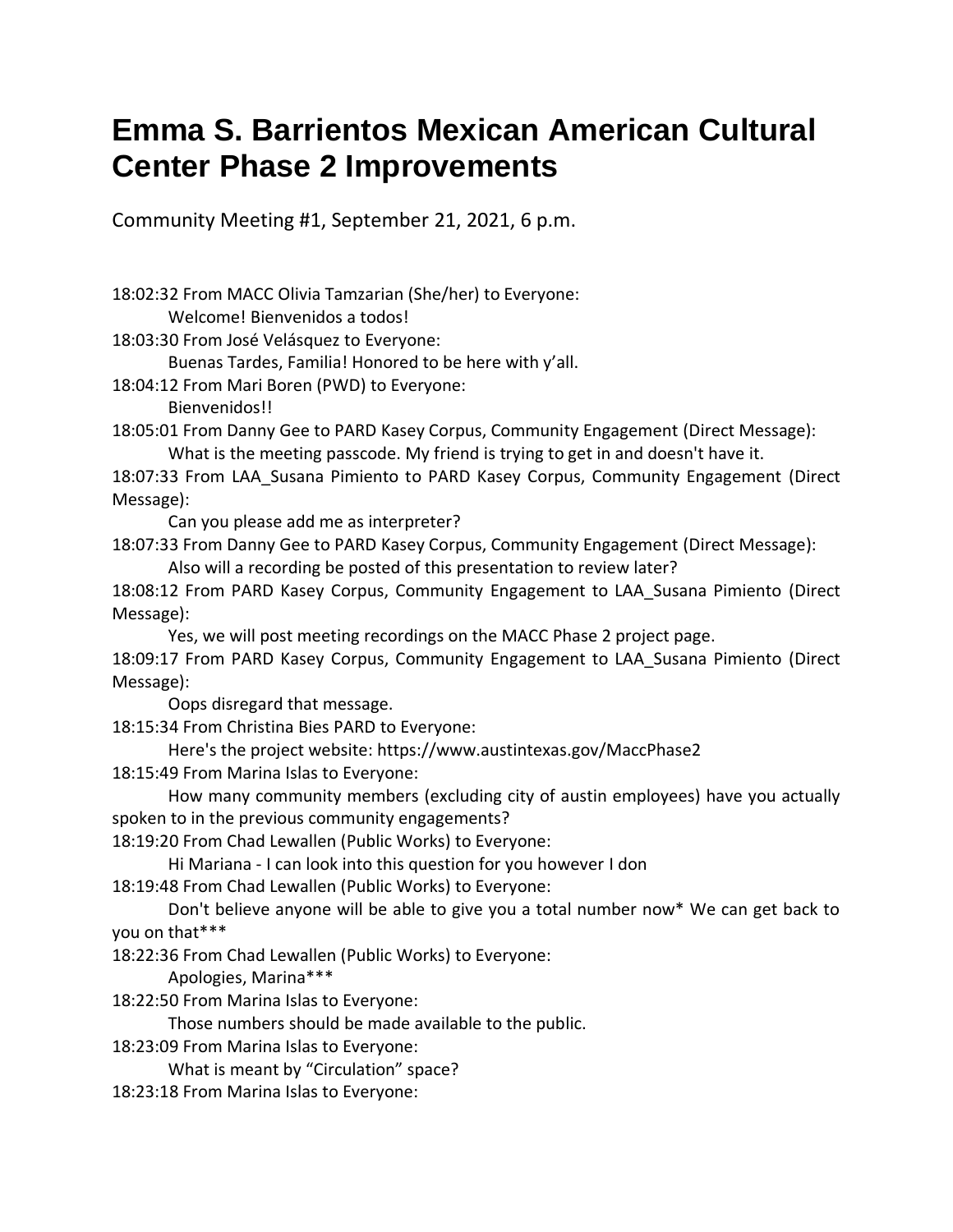Did the community ask for "Shell" space?

18:23:32 From COA Heidi Tse to Everyone:

Circulation is hallways

18:23:49 From Marina Islas to Everyone:

What is this talk about asking for more money?

18:24:23 From Marina Islas to Everyone:

How much money from the 27million is remaining today?

18:24:29 From COA Heidi Tse to Everyone:

Shell means we have exterior walls but it may not be finished out inside (no interior walls or paint.

18:24:32 From Michelle Rojas to Everyone:

Hi Marina - for future Phase 3.

18:28:48 From Marina Islas to Everyone:

How much money from the 27 million bond is remaining today?

18:32:16 From COA Heidi Tse to Everyone:

We will answer the chat during the breaks of the presentations.

18:35:50 From Marina Islas to Everyone:

Did the community actually ask for a lake level? How much will it cost to gut the landscape to create these "shell spaces"?

18:36:42 From Melva Codina to Everyone:

I did not see anything about a space for adults or for Hispanic organizations to meet. 18:39:43 From Marina Islas to Everyone:

If you've already "encumbered" 85% of the bond money, why would you waste any money on shell spaces? Why not focus on providing finished spaces for the community? What about addressing parking needs?

18:42:16 From Marina Islas to Everyone:

How did you decide what was a priority and what wasn't??

18:42:33 From MACC Olivia Tamzarian (She/her) to PARD Kasey Corpus, Community Engagement(Direct Message):

Hi Marika! I see you have your hand raised, would you be able to please type your question into the chat?

18:44:05 From COA Heidi Tse to Everyone:

Let us complete the presentation Many of the questions can be answer

18:44:38 From Marina Islas to Everyone:

Again, how many actual community members vs. city employees attended these meetings you're basing these "priorities" on.

18:44:44 From Marina Islas to Everyone:

Also, Marika Alvarado has her hand up.

18:45:40 From PARD Kasey Corpus, Community Engagement to Everyone:

Hi Marika! I see you have your hand raised, would you be able to please type your question into the chat?

18:46:39 From Marika Alvarado to Everyone:

hello no my spelling isn't good

18:47:48 From Public Works-Elizabeth Ferrer to Everyone: